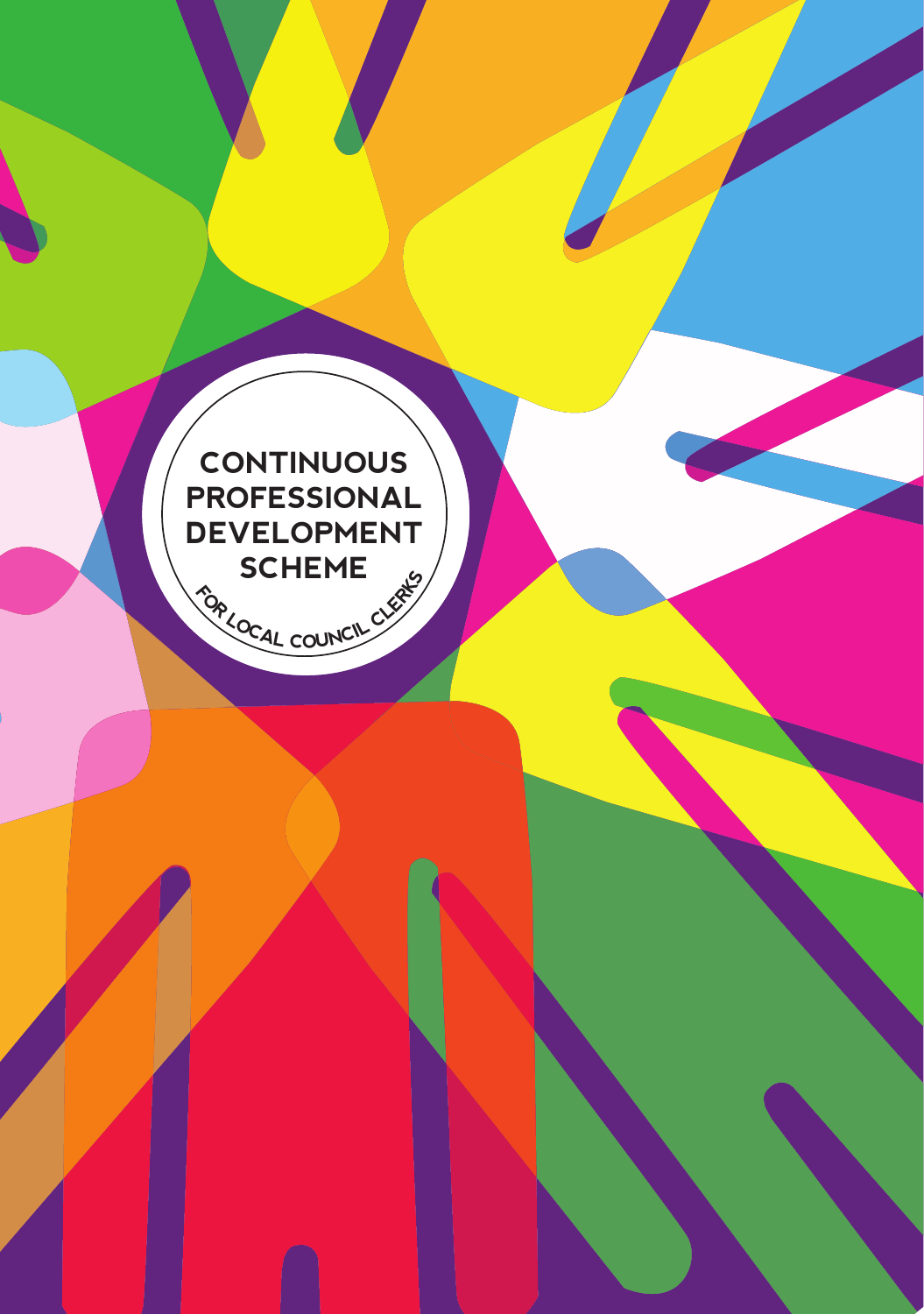**INTRODUCTION**

Continuous Professional Development (CPD) activities are undertaken by council employees to help maintain and improve standards of performance in their work. When council employees engage in CPD, they strengthen their knowledge and skills for the significant benefit of their councils and their communities.

In particular, the clerk as the most senior member of staff in the council should show a commitment to their and the council's continuous development and improvement. CPD activities make sure that clerks have up-to-date knowledge and skills and facilitate the development of new ideas for application in the workplace.

All clerks whose councils seek a Local Council Award, are required to demonstrate that they have achieved at least 12 CPD points in the 12 months immediately preceding the council's application for an award. CPD activities therefore carry a specified number of points.

This document sets out a national points scheme and explains how it works. While this document focuses on the clerk's development activities, all council employees should be encouraged to take part in CPD.

CPD activities include studying for qualifications, attendance at conferences and on short courses and reading relevant publications. Clerks also learn from undertaking new activities and from contributing to the development of the sector.

This CPD Point Scheme is a product of the National Training Strategy.



© NALC & SLCC 2014. All Rights Reserved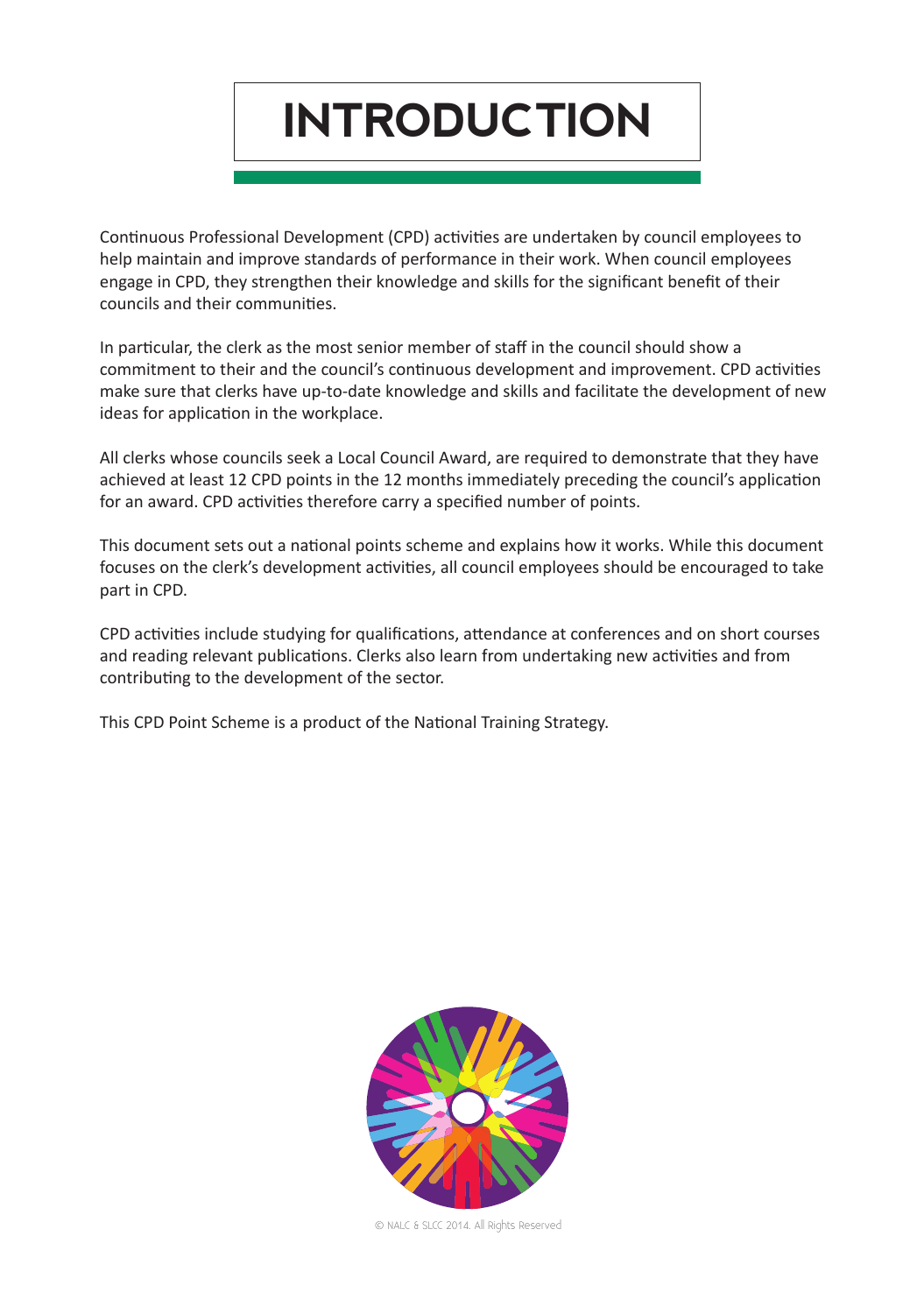**QUALIFICATIONS**

Most qualifications accredited by an awarding body already carry a number of credits based on the total number of hours involved in studying, work-based learning, teaching support and assessment activity.

The number of CPD points for qualifications are the same as the number of credits awarded.

Credits in higher education are usually called CATS (Credit Accumulation & Transfer System) points.

Where a module, unit or course has been partly studied in the year of application, the clerk should allocate CPD points pro rata. They must take care not to count the same CPD points in another year.

Community Governance and CiLCA are recognised qualifications tailored for the sector.

Other qualifications which are relevant to the work of a clerk are equally valid.

| <b>Community Governance</b>                                                                                                 | <b>CILCA 2015</b>                                                               | CiLCA (before 2015)                                                                                    |
|-----------------------------------------------------------------------------------------------------------------------------|---------------------------------------------------------------------------------|--------------------------------------------------------------------------------------------------------|
| 15 or 30 per module                                                                                                         | Core Roles 3<br>Law & Procedure 5<br>Finance 5<br>Management 2<br>Community 5   | 15                                                                                                     |
| Modules are studied during a<br>calendar year.                                                                              |                                                                                 |                                                                                                        |
| Most modules are 15 CATS points<br>but some are double modules<br>worth 30 points.                                          | CiLCA 2015 carries 20 points<br>in total with a<br>number of credits/points per | The version of CiLCA prior to<br>CiLCA 2015 carries 15 points in<br>total. Points are not allocated to |
| Modules from the<br>Community Engagement and<br>Governance programme at the<br>University of Gloucestershire also<br>apply. | unit                                                                            | separate topics.                                                                                       |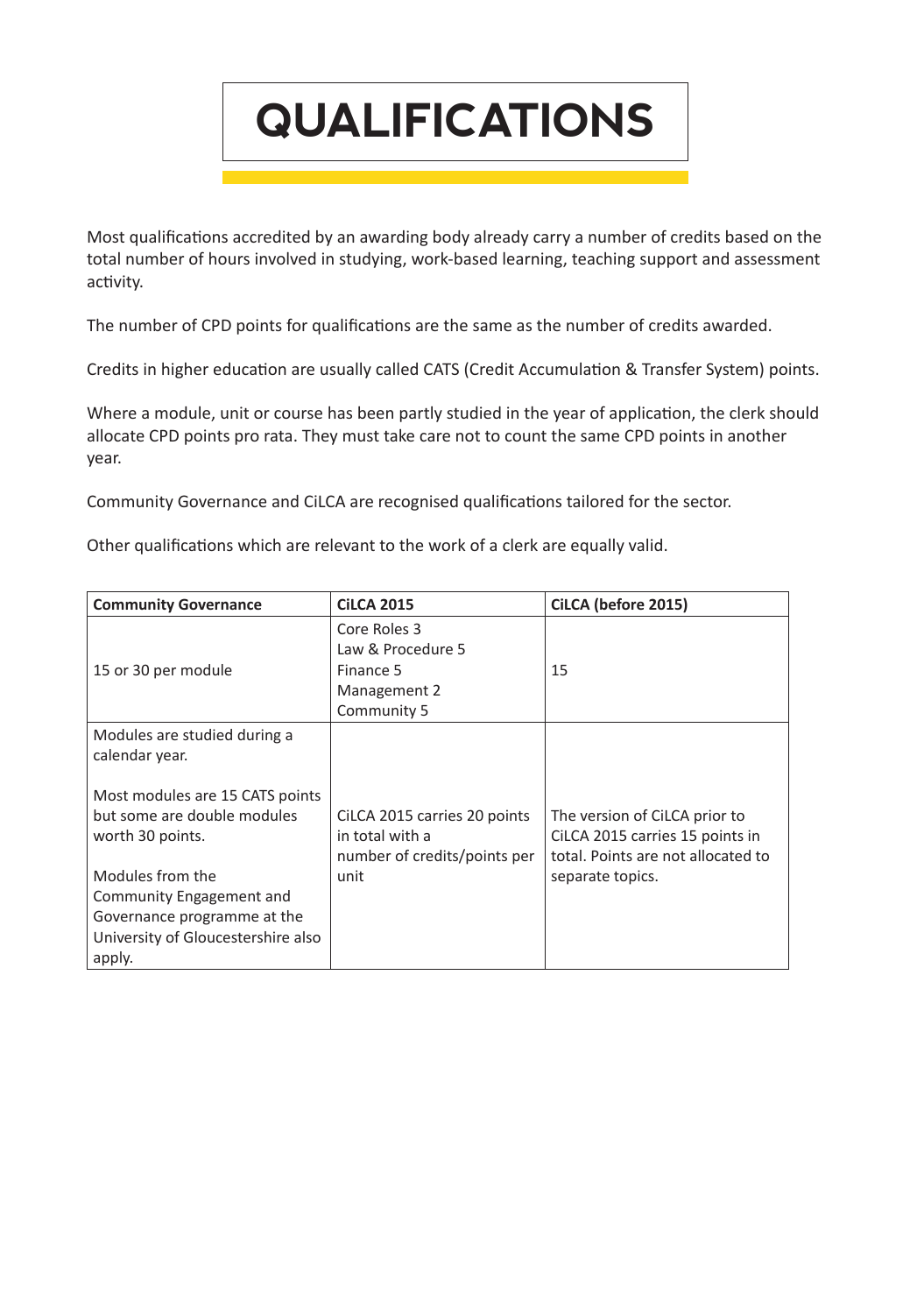## **IN-HOUSE ASSESSMENT**

Working with Your Council and its successor, ILCA, are not accredited qualifications but students undertake an assessment which, when complete, carries CPD points.

| <b>Working with Your Council</b>                                                                           | ILCA (Introduction to Local Council Administration)                                                        |
|------------------------------------------------------------------------------------------------------------|------------------------------------------------------------------------------------------------------------|
|                                                                                                            | The total number of points for doing all three activi-<br>ties for all five units is 20.                   |
|                                                                                                            | For Activities One and three each unit is<br>allocated either one or two points:                           |
| 2 points per topic (total 12)                                                                              | • Core Roles 1<br>• Law & Procedures 2<br>$\bullet$ Finance 1<br>• Management 1<br>• Community 2           |
| If a clerk reads the whole of WWYC but<br>does not complete the assessment, then<br>WWYC counts as a book. | There is an extra point for completing Activity One.<br>For Activity Two each unit is allocated one point. |



It is appreciated that clerks are always learning on the job but CPD points can be allocated only for learning from contributions to a new project, event, service or other activity that is **significantly different** from the specific clerk's normal work.

The clerk can allocate up to six points for learning at work from a new activity and must justify the allocation of points by explaining why it is a new activity and summarising what has been learnt. Note that a clerk can gain 15 points by taking a Community Governance module (CG4011) that reflects on learning at work.

A clerk can also gain 15 points by taking a Community Governance module (CG4013) that reflects on any CPD experience including courses, qualifications, conferences or reading.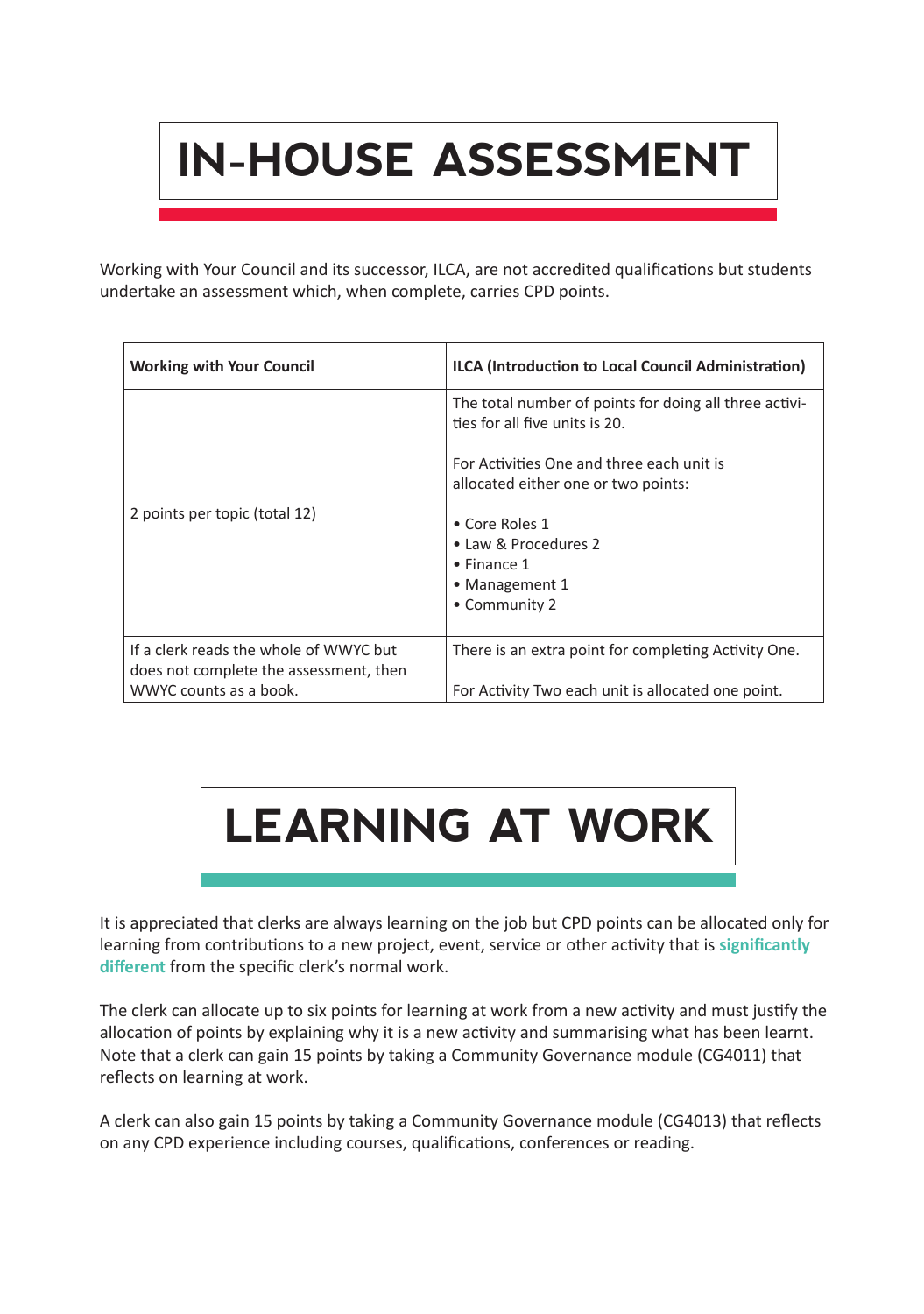## **ATTENDANCE AT CONFERENCES AND TRAINING EVENTS**

CPD points are allocated for hours spent attending any conference or training event relevant to the work of the clerk. Every two hours of content at a conference or training event carries one CPD point.

For example:

| <b>SLCC National Conference</b> | <b>CALC One-day Training Event</b> | <b>Evening Briefing</b>  |
|---------------------------------|------------------------------------|--------------------------|
| Approximately 15 hours of con-  | Approximately 5 hours of           | Approximately 2 hours of |
| tent                            | content                            | content                  |
| $\vert$ 7.5 points              | 2.5 points                         | 1 point                  |



Reading sector publications such as LCR and The Clerk and online research is important for keeping up-to-date while relevant books can inspire innovative thinking and provide specialist knowledge.

Clerks can allocate a maximum of 6 points in a 12-month period for relevant reading.

When submitting a record of CPD points clerks should identify the publications that they have read and websites visited.

As a guide CPD points are self-allocated as follows:

|                                                                     | <b>Points</b> |  |
|---------------------------------------------------------------------|---------------|--|
| Reading a whole text book                                           | 4             |  |
| Reading all six editions of The Clerk or four editions of LCR       | 3             |  |
| Researching Government policy on community rights                   | 4             |  |
| Reading a set of publications in preparing for a neighbourhood plan | 6             |  |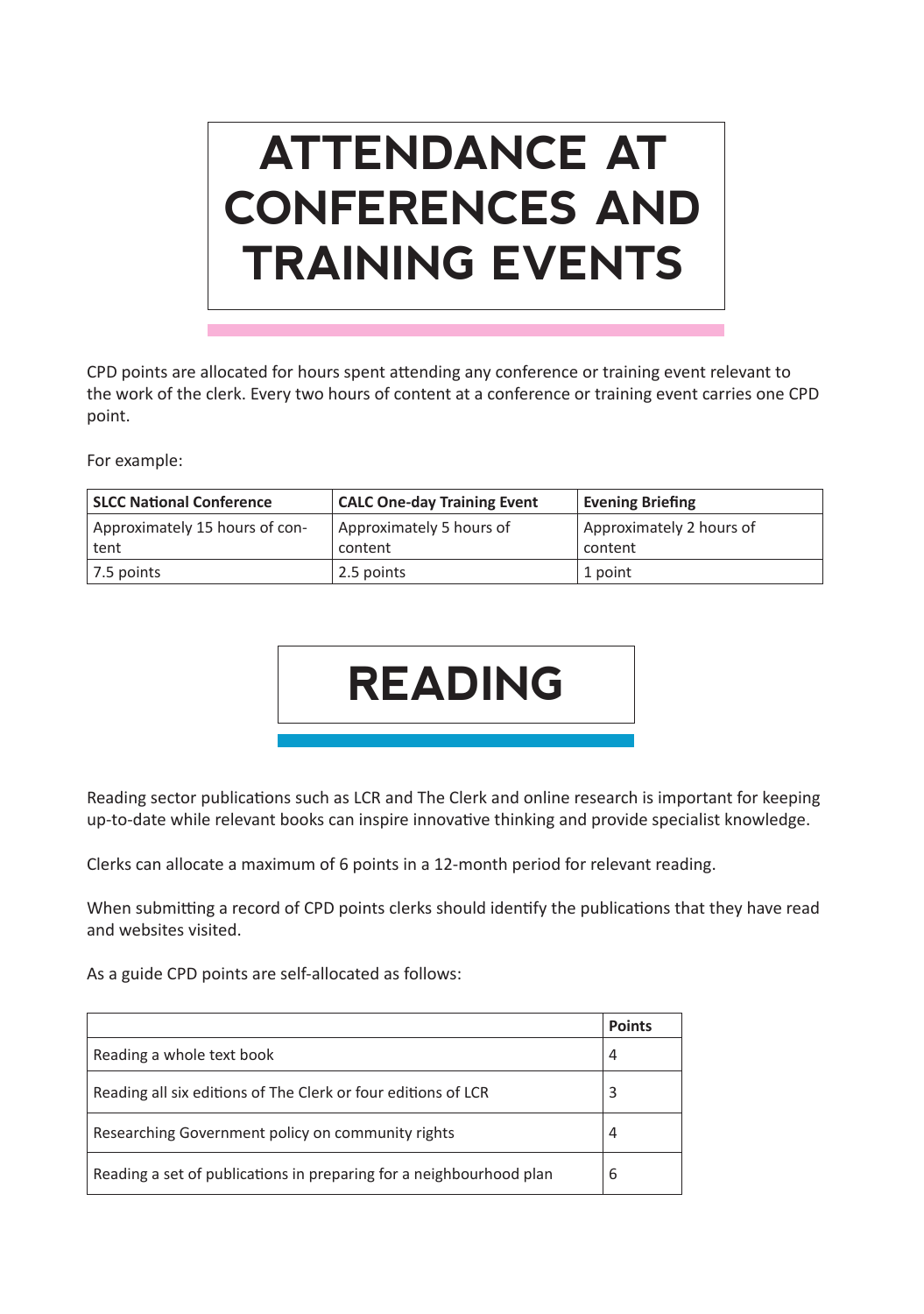

Points can be allocated to relevant e-learning other than ILCA. If the e-learning assessment is accredited then it should carry a specified number of credits (see qualifications). If it is not accredited then it carries points similar to attendance at training events or reading. For example, one point can be allocated to two hours of e-learning up to a maximum of 6 points in a 12-month period.



A range of activities contributes to the development of councils, clerks and the sector as a whole. They require a clerk to remain up-to-date and at the forefront of events.

CPD points can be allocated up to a maximum of six, for any three-month period of regular work during the year in any of these formally recognised roles; mentor, trainer, Community Governance tutor, assessor, advisor, speaker and writer.

As a minimum, regular work means at least one activity every four weeks. A single activity (e.g. writing an article, making a presentation, contributing to a training day, spending a day doing the marking) carries 2 points.

As a guide, CPD points can be allocated up to a maximum of four for a 12-month period of regular contributions to the sector through the membership of a national or local organisation.

If a clerk calculates that they have not worked regularly in this role throughout the year or if their contributions have been limited, then they reduce the number of CPD points from four accordingly.

Examples of such contributions include:

- Membership of the SLCC county branch committee
- Membership of a County Association committee
- Membership of the SLCC National Executive Council
- Membership of NALC National Council or a NALC Committee